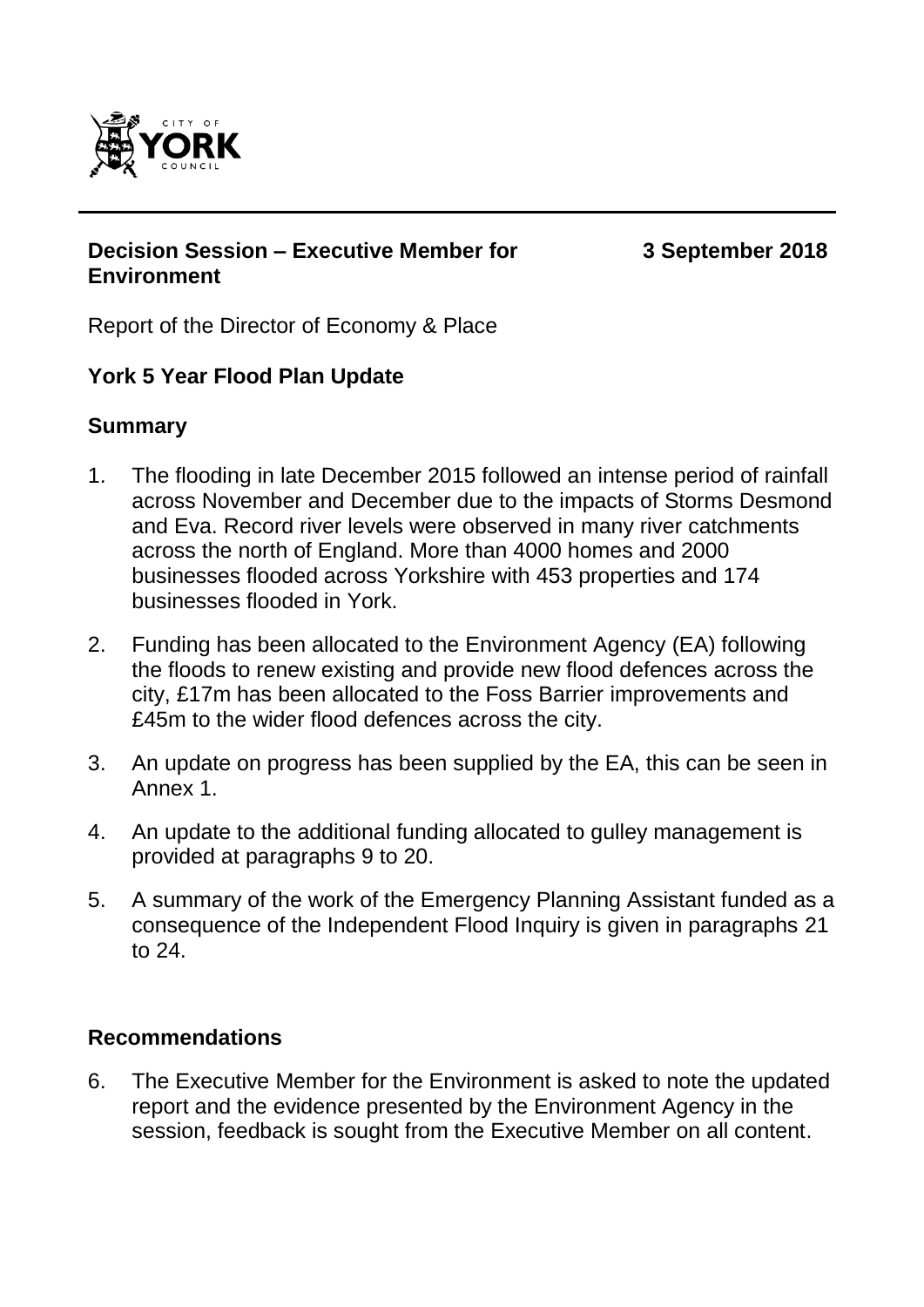# **Background**

- 7. Following the development and publication of the York Five Year Plan [\(https://www.gov.uk/government/publications/york-5-year-flood-plan\)](https://www.gov.uk/government/publications/york-5-year-flood-plan) the EA have developed the Defra Strategic Outline Business Case and financial approvals have been sought and obtained from Defra. Detailed businesses cases are being developed for 19 flood cells across the city.
- 8. The Environment Agency continue to work closely with City of York Council on all aspects of the York Five Year Plan, an update has been provided by the EA at Annex 1.
- 9. The gulley cleansing programme was considered by the Executive Member for the Environment at the 7<sup>th</sup> March 2016 Decision Session and further reviewed at the 4<sup>th</sup> December 2017 Decision Session.
- 10. Current work is focussed on the delivery of a full cleanse of all gulley assets across the network linked to a full asset data capture exercise. This is supported by additional capital funding that has been made available to the Highways Maintenance team and was the focus of the December 2017 review paper.
- 11. The current gulley cleansing policy aims to proactively cleanse all gullies on the gritting network annually and all other assets are reactively cleansed following reports of issues. There are more than 43,000 gullies in the CYC area and approximately half of these are on the gritting network.
- 12. The existing review of gulley management is based on the following strategic aims:
	- To move towards a proactive cleanse for all quilies
	- To create a risk based programme linked to highway drainage needs and surface water flood risk factors
- 13. CYC capital funding £200k in 2016/17 and 2017/18 and £250k in 2018/19, 2019/20, 2020/21 - is allowing the whole network to be surveyed, the development of an improved asset register and an effective proactive cleanse of each asset to be carried out.
- 14. Due to the reactive cleanse policy in recent years, approximately 53% of assets have been found to be blocked upon attendance. Over the whole programme the added investment will have ensured that in the region of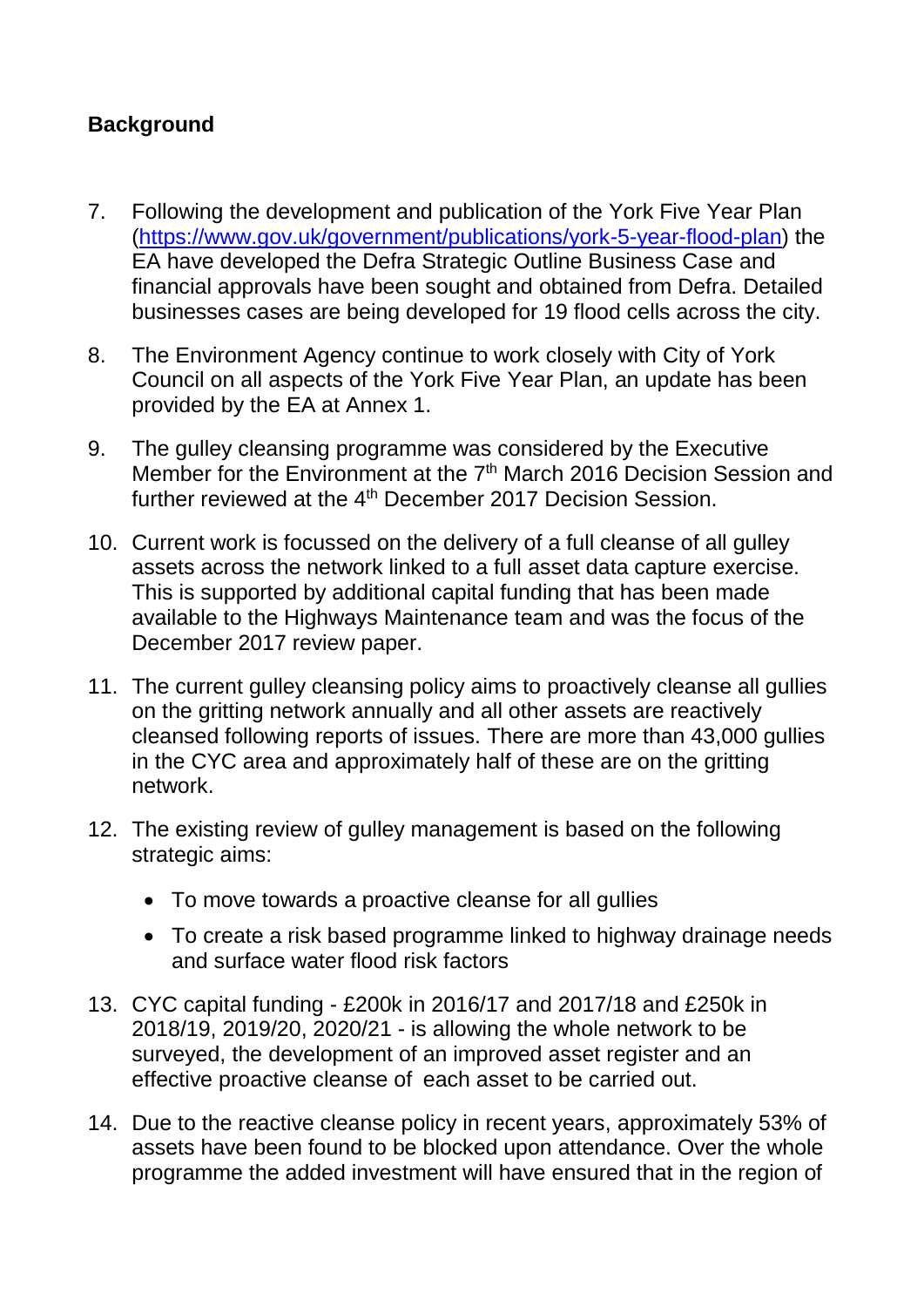23,000 gullies were left in a free running state that were previously not draining effectively. We have observed that the work completed to date has reduced the impact of a number of significant rainfall events on key areas across the city.

- 15. However, more than 900 'none runner' assets have been identified where the gulley cleansing process could not ensure free drainage and significant engineering works are required to improve them. A multiyear maintenance programme and additional funding will be required to address these defects and funding bids will be prepared.
- 16. Work has been carried out to assess the risks that may arise from these defects, Environment Agency Surface Water Flood Map data has been used to assess the likely flood risk to people and property, although there will continue to be highway flooding in a number of locations none of the current defects were found to be in a location where property flooding could occur as a direct consequence of severe rainfall.
- 17. The Flood Risk Management Team is currently investigating the consequences of the 13th August 2018 storm which affected the city. More than 40mm of rain fell on the city in just over 15 minutes, Rainfall rates in excess of 120mm/hour were recorded.
- 18. Rainfall of this extreme nature will continue to test any drainage systems with significant ponding as the sheer volume of water cannot get into a full clear and cleansed system. We all need to consider how we can design, build, manage and live in infrastructure, homes and businesses that are resilient to such storms and the challenges we face with climatic change. The investigation outputs will be brought to the Executive Member with key recommendations in this area.
- 19. Progress of the programme of work is given below, following completion of the programme a needs and risk based programme of gulley maintenance will be developed to ensure available funding is targeted appropriately.

|         | Additional gullies cleansed |  |
|---------|-----------------------------|--|
|         | and data recorded           |  |
| 2015/16 | 8,000                       |  |
| 2016/17 | 15,074                      |  |
| 2017/18 | 12,810                      |  |
| 2018/19 | 2,468 (to date)             |  |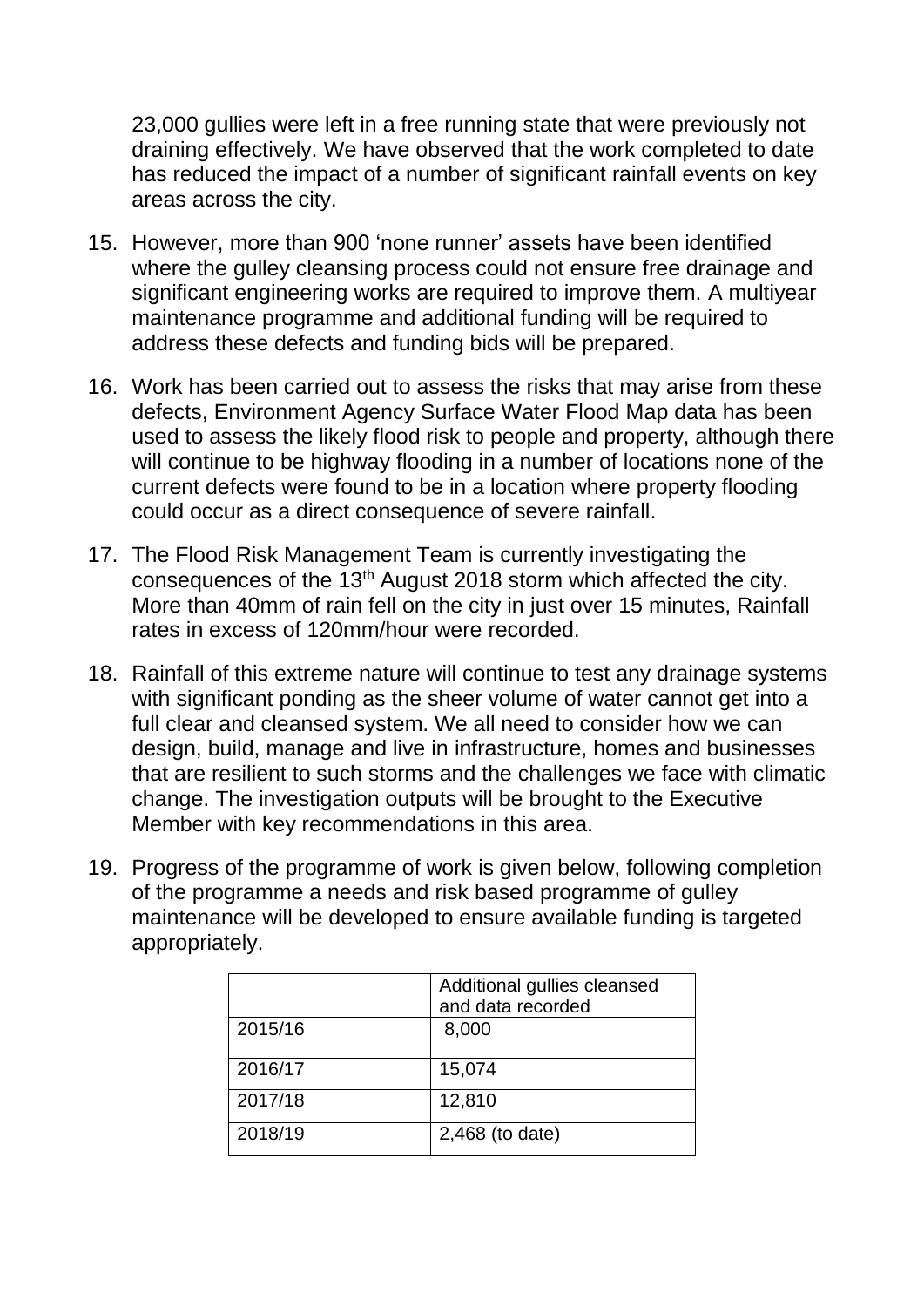- 20. The 43,159 gullies currently recorded as part of the process will be completed by the end of the financial year. It is essential that the emerging gulley management process is funded and supported, further updates will be brought to the Executive Member.
- 21. The Emergency Planning Assistant role has been developed to assist in the delivery of a range of responsibilities detailed in the Independent Flood Inquiry alongside the wider development and expansion of existing Emergency Planning duties.
- 22. The officer is working closely with the Flood Risk Manager to support the development of the Five Year Plan with EA colleagues in all consultation events, in addition to this we have developed a property flood resilience measures showcase event on Saturday 29th September. This event will also include volunteers from the Clementhorpe community emergency plan and the promotion of personal resilience measures.
- 23. A review of the flood response procedures in the Duty Highways Officers plan is currently being finalised to be rolled out in the early autumn and a review of flood signs has been commenced.
- 24. The officer is assisting Emergency Planning in the development of Community Emergency Plans as detailed in the below table, all opportunities to expand the coverage of plans will be taken alongside the EA consultation work.

| <b>Plans in Development</b>         | <b>Plans Under Review</b>     | Plans to be Exercised           |
|-------------------------------------|-------------------------------|---------------------------------|
| <b>Bishopthorpe Parish Council</b>  | Earswick Parish Council       | Acaster Malbis Parish Council   |
| boundary                            | boundary                      | boundary                        |
| Foxwood (Acomb ward)                | New Earswick Parish Council   | Clementhorpe (Micklegate        |
|                                     | boundary                      | ward)                           |
| Groves (Guildhall ward)             | Rawcliffe Parish Council      | Naburn Parish Council           |
|                                     | boundary                      | boundary                        |
| Huntington Parish Council boundary  | <b>Skelton Parish Council</b> | Navigation Road (Guildhall      |
|                                     | boundary                      | ward)                           |
|                                     |                               |                                 |
| Rufforth and Knapton Parish Council |                               | <b>Strensall Parish Council</b> |
| boundary                            |                               | boundary                        |
| Wheldrake Parish Council boundary   |                               | <b>Wigginton Parish Council</b> |
|                                     |                               | boundary                        |
|                                     |                               |                                 |

25. The Emergency Planning team have issued an engagement survey for community emergency plan volunteers, EA flood wardens and York CVS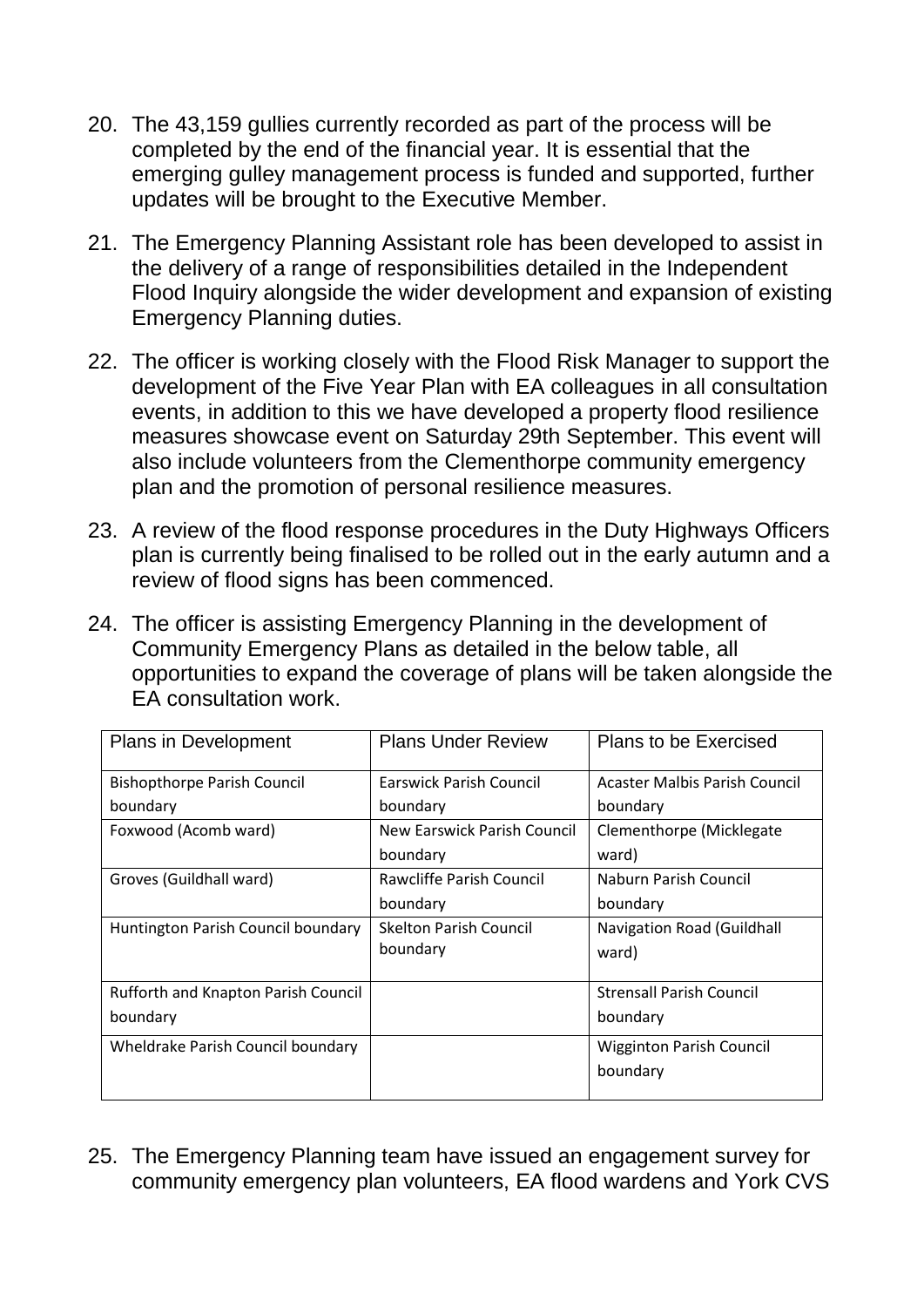Ready for Anything volunteers. The survey outputs will support the future engagement of current and potential volunteers, and the creation of our community resilience strategy.

26. A 'Speed Training' event is being planned for late Sept / early Oct to encourage residents and communities to come along and learn more about emergency planning, the work we deliver with our partners and how we can work together in an emergency. One of these sessions will be focussed on the EA and a second one will be around CYC Emergency Planning.

# **Consultation**

- 27. Public consultation on the York Five Year Plan was held in late November 2016 and quarterly newsletters have been developed by the EA to further inform on progress. Regular formal updates will be provided to the Executive Member for Environment and the Economy & Place Scrutiny Committee at quarterly and six month frequencies respectively.
- 28. A timetable of consultation events can be found in the EA update at Annex 1.

# **Options**

29. The principal options open to the Executive Member for Environment are to comment on and review the work undertaken to date, the future work identified and the representations made by the Environment Agency.

# **Analysis**

30. Ongoing liaison will continue between the Executive Member for Environment and the CYC Flood Risk and Asset Manager, future briefings to the Executive Member for Environment Decision Session will be made to ensure key outputs and decisions are supported by CYC and to provide formal opportunities for members and the public to consult. Further recommendations will be made for agreement at these sessions.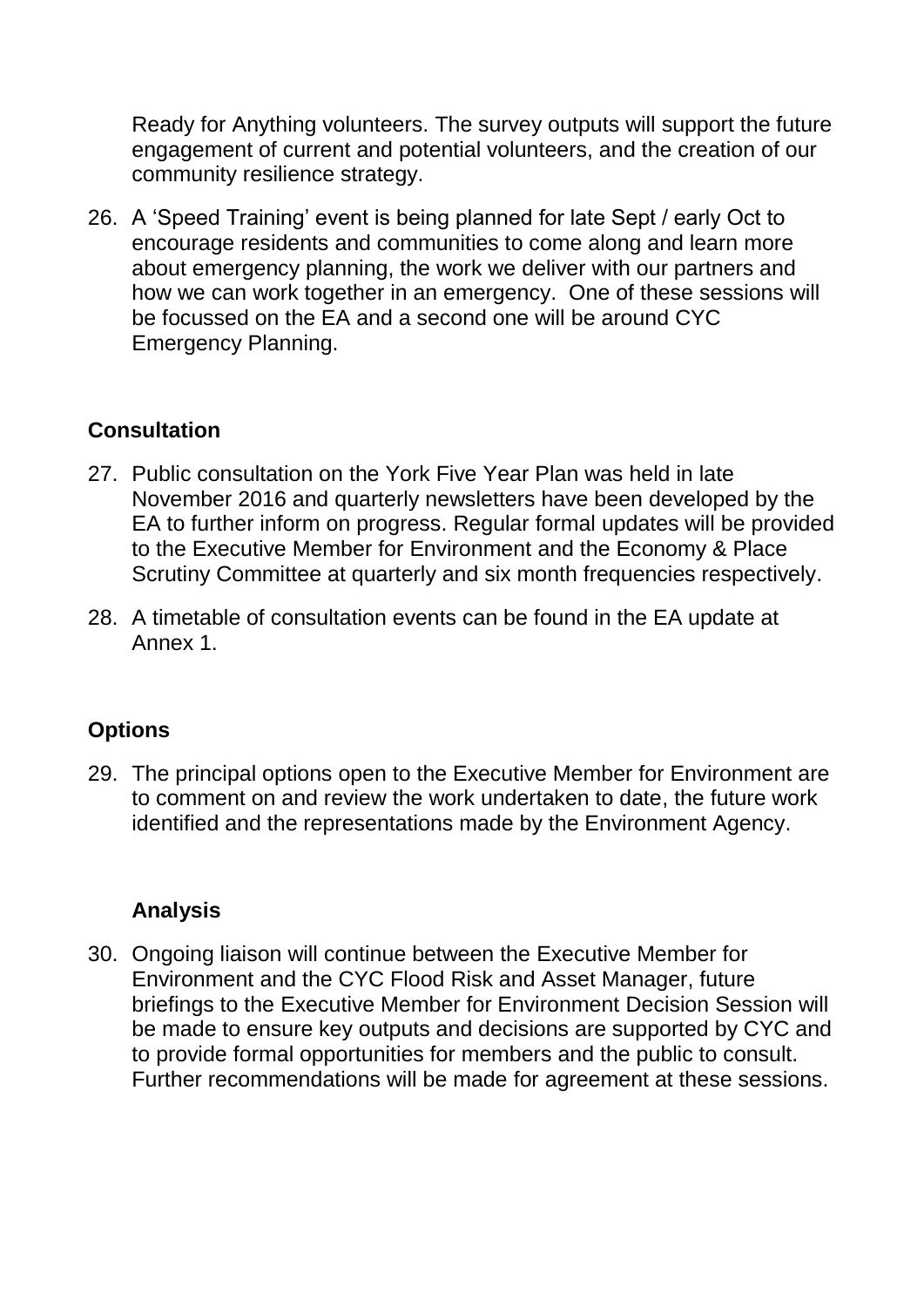## **Council Plan**

31. Improved provision of flood defences supports a prosperous city for all through safer communities for residents, businesses and visitors, a wide range of consultation events will ensure this is in line with the needs and expectations of local communities.

# **Implications**

- 32. Financial Funding is allocated directly to the EA, the additional funding of £45M is available to be directed towards key flood risk projects in the city in the short term. The extent of required works may require wider funding and Defra funding bids will be developed. There are likely to be contribution requirements as part of this wider work.
- 33. Property The Site Investigation programme will include sites under CYC ownership and/or control, consultation will be carried out with Estates teams and all relevant agreements will be put in place.
- 34. Human Resources (HR) No implications
- 35. One Planet Council/Equalities No implications
- 36. Legal No implications
- 37. Crime and Disorder No implications
- 38. Information Technology (IT) No implications

## **Risk Management**

39. No known risks are identified at this time, detailed risk management work will be developed as the business case and detailed design works commence.